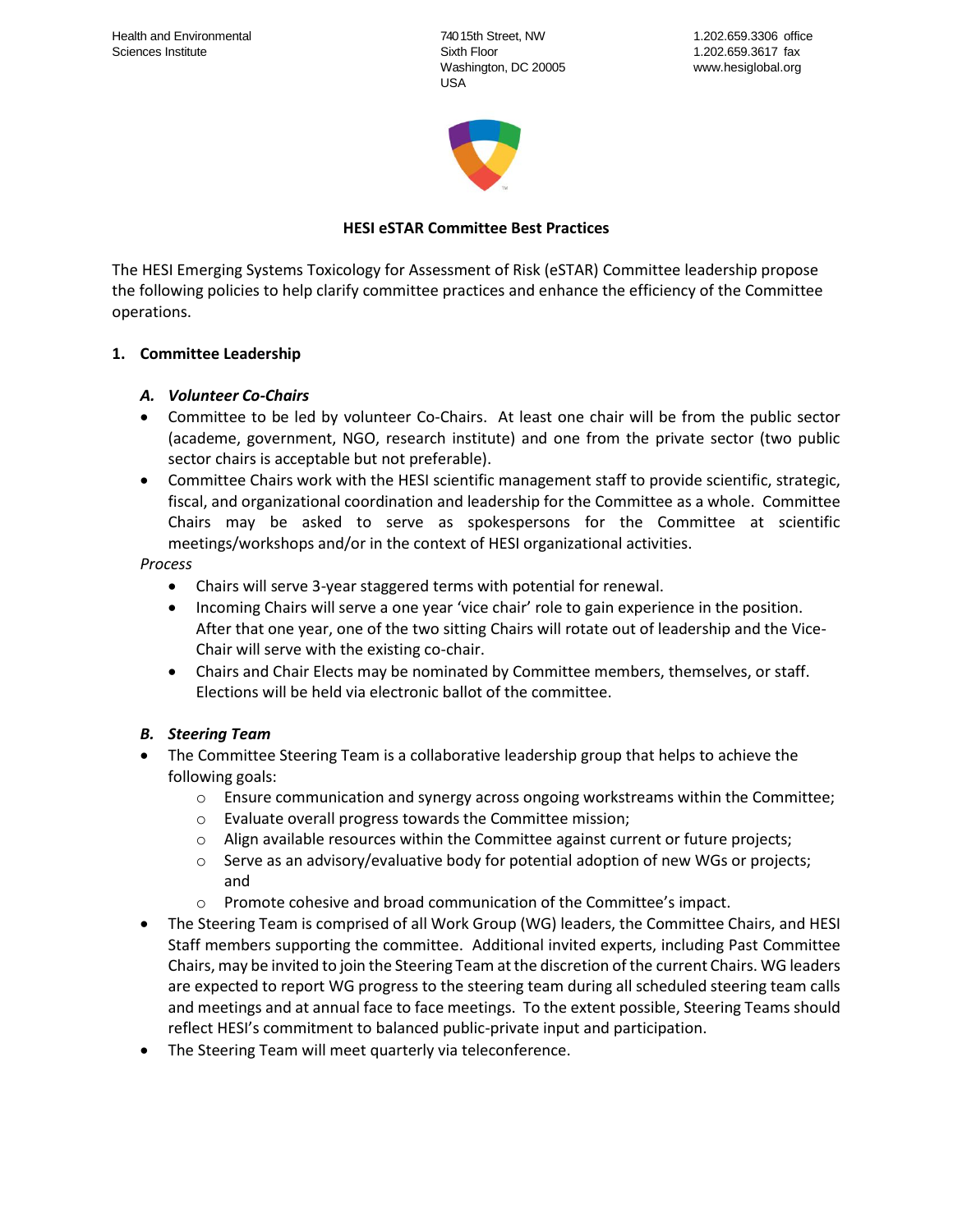### *C. HESI Scientific Program Management Staff*

- HESI's scientific management staff are critical contributors to a Committee's program coordination, stewardship, outreach and communications, resourcing, strategic and scientific design.
- Scientific management staff participate and support all official Steering Team, Committee Work Group, and full Committee work, calls and meetings.

### **2. Launching New Scientific Projects and/or New Work Groups (WG)**

*General*

- WGs allow a Committee to fulfill its mission via the conduct of scientific program work in the form of focused research teams. These teams may conduct *de novo* experimental work, build databases, perform data analyses, develop decision-frameworks and methodology, and/or conduct training and outreach. WGs cover a range of topics of interest to committee participants across sectors (*i.e*. public, private, pharmaceuticals, chemicals, consumer products, etc.).
- Tripartite sector participation is an integral and mandatory component of all HESI programs. All program work is supported and coordinated by HESI management staff.
- The adoption of new initiatives requires strong interest by Committee members, commitment of in-kind and/or financial resources by Committee members to support the proposed study, and sufficient management and coordination resources at HESI. New projects may fall under the auspices of an existing WG or may merit the formation of a new WG.
- **All new proposals should be considered by the Committee Steering Team (and/or full Committee when feasible) as the resources of the program are finite and the adoption of new work streams should be evaluated strategically.**

#### *Criteria for Evaluation*

New projects and/or WGs will be evaluated on the following criteria:

- o *Scope*. Projects will be assessed for clear alignment with the committee's mission.
- o *Anticipated impact of the topic on practic*e. Desired areas of impact include (a) promoting efficient and accurate risk assessment; (b) improving the use of systems toxicology to enhance translational or predictive capabilities; and (c) catalyzing impactful and efficient technologies. Projects with the potential to directly impact 'day to day' practice of science will be viewed favorably.
- o *Novelty of the topic*. If other scientific groups, workgroups or institutes are working in the same area then the proposal must demonstrate that the proposed efforts will be synergistic, novel, or address an unmet need.
- o *Clarity of the proposal*. The proposal should adequately specify the design, resourcing, and anticipated outcome of the project.
- o *Potential for success*. The program should have a high likelihood that it will achieve its stated objectives given available time and resources.
- o *Resource availability*. Project feasibility will be evaluated in relation to the anticipated direct and indirect resource contributions from the committee members (or other partners), impact on the completion of other ongoing or planned projects within the committee, and overall budget and resourcing for program management.

#### *Process for Launching New Projects*

• To propose a new project within an existing WG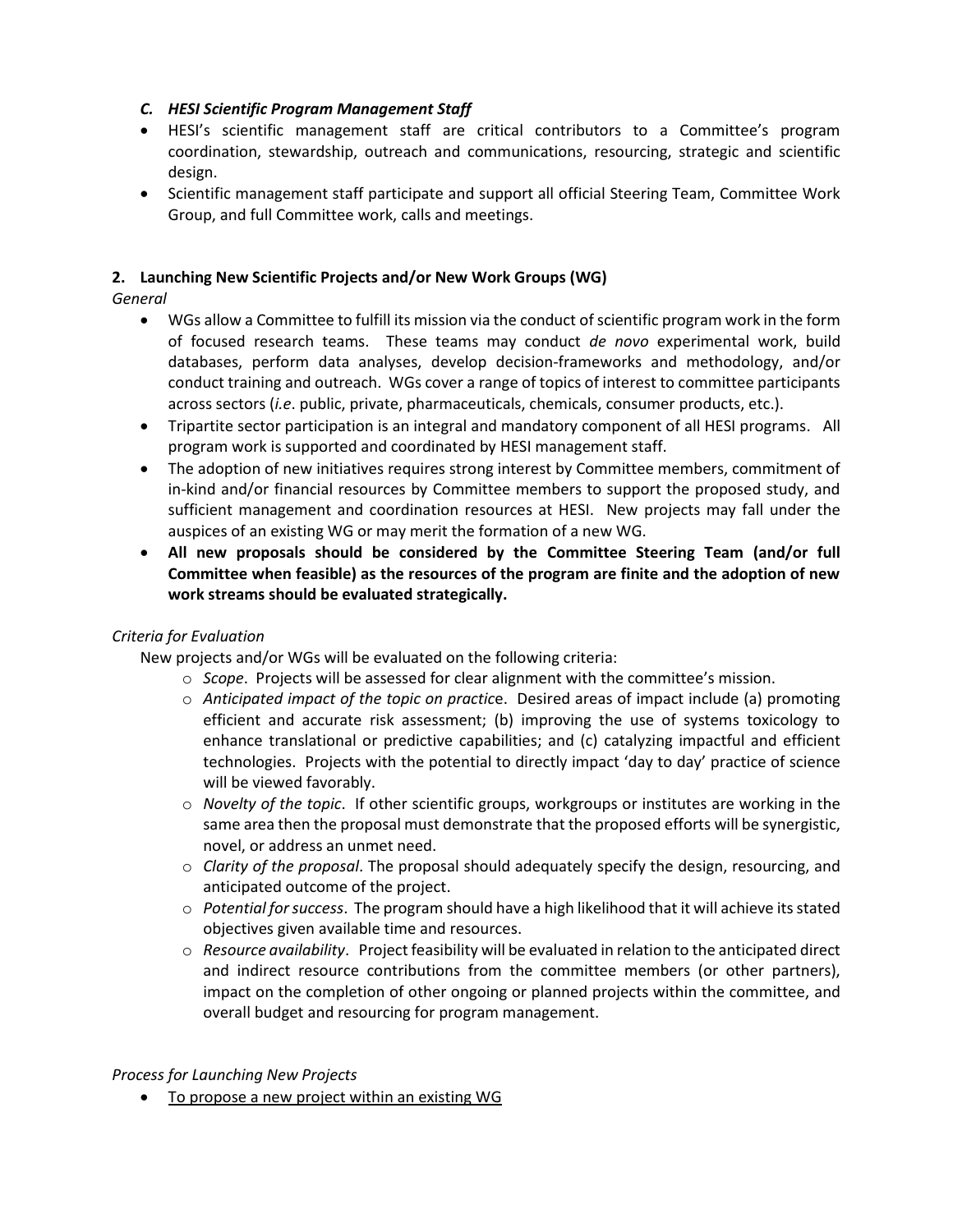- $\circ$  Informal brainstorming/discussion around new project themes and emerging science frequently occurs in the context of working group teleconferences and other interactions among working group members.
- $\circ$  If committee members wish to more formally propose a new project that fits within the scope of an existing WG, they are encouraged to complete a new project template.
- $\circ$  The new project proposal template is a brief two-page (maximum) document that captures key objectives, stakeholders, resources, and impact of the proposed topic. Once completed, this document can be shared with the WG for consideration – proposed leadership and core membership should be identified in the proposal but may be modified as the project progresses;
- $\circ$  If the WG is supportive of the new proposal, the HESI staff will assist in distributing the proposal to the full Committee with a request for input/comment on the content and approach. The proposal, and any critical input elicited from the Committee outreach, should then be submitted to the Steering Team for consideration. The Steering Team may
	- Offer their support for adoption of the proposal within the WG and thus the proposal will be enacted; or
	- Recommend that the topic moves for more extensive discussion by the full Committee to assess whether the topic is impactful for the Committee's portfolio and merits the use of Committee resources; and/or
	- Recommend additional topic/proposal development and refinement for future consideration; or
	- Recommend that the project not be adopted.
- To propose a new WG
	- $\circ$  If a new project concept does not align with an existing WG, members may propose the formation of a new WG.
	- $\circ$  If committee members wish to more formally propose a new project, they are encouraged to complete a new project template.
	- $\circ$  The new project proposal template is a brief two-page (maximum) document that captures key objectives, stakeholders, resources, and impact of the proposed topic.
	- $\circ$  Proposed new WGs must clearly define their scientific aim and a 1-2 year action plan with proposed milestones and deliverables that supports initiation of the WG.
	- $\circ$  Once the proposal is drafted, the HESI staff will assist in the distribution of the proposal to the full Committee.
	- $\circ$  In parallel with submission of the proposal, HESI staff will assist in scheduling a presentation of the proposal by the authors to the full Committee by webinar or at the face to face meeting.
	- $\circ$  Following presentation and review of proposal, Committee members will provide general input/comment on the content and approach.
	- $\circ$  The proposal, and any critical input elicited from the Committee outreach, should then be brought to the Steering Team for consideration.
	- o Upon review, the Steering Team may:
		- **•** Offer support of the proposal and disseminate to the full committee membership to request engagement in the proposed WG and to assess level of interest in participation; and/or
		- Recommend more extensive discussion to determine whether the topic is sufficiently impactful for the Committee's portfolio, and to assess whether there is sufficient interest and resources within the Committee; or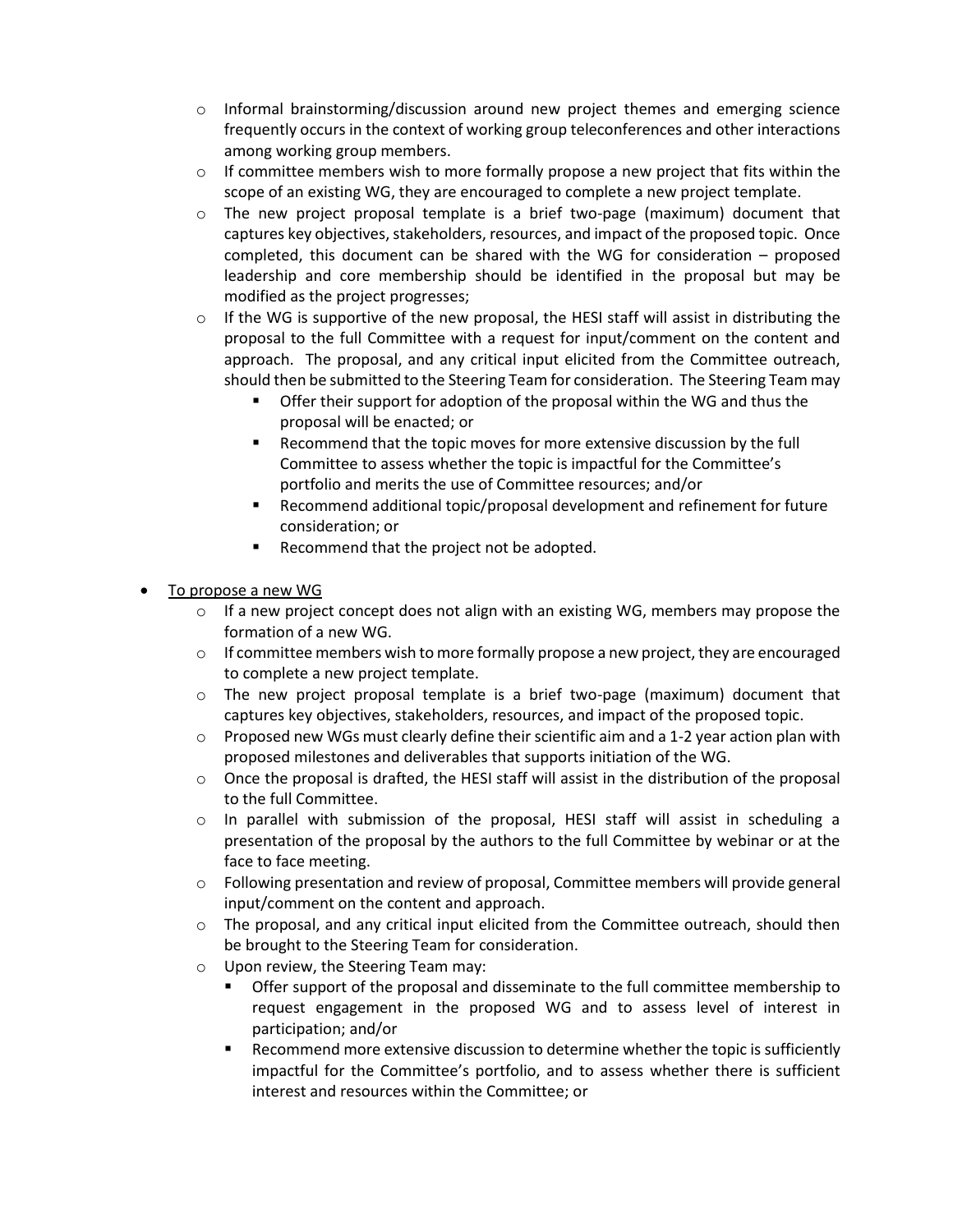- Recommend additional that the proposal needs further development and refinement, and should be reconsidered in the future; or
- Recommend that the project not be adopted.

# **3. Work Group Leadership/Membership**

*General*

- WGs are populated by members of the Committee. Committee members may opt to participate in any or all of the WGs.
- Each WG should preferably have two co-leaders, one from the public sector and one from the private sector. All WG leaders are de facto members of the Committee Steering Team and will be expected to report progress to the steering team during all scheduled steering team calls and meetings.
- Active participation on a WG is defined as regular engagement in WG teleconferences and/or meetings and providing technical and strategic input and perspectives during the WG's ongoing scientific discussions. It may also include contributing directly to experimental research, data analysis, writing, and/or communicating on behalf of the WG.
- A WG should consist of at least one lead, and at least 5 additional active (core) WG members.
- Progress reports/updates and all other products, including manuscripts, discussion papers, etc. will be available for all eSTAR Committee members via a shared internet workspace (passwordprotected SharePoint site).

### *Committing to Work Group Participation*

- Members may choose to participate as Core Team members of a WG or as Affiliate members.
- Core WG Members: Participation as a core team member requires a commitment to active and routine participation on calls, meetings, and ongoing research of the team in support of the goals of the WG. Core Team members must be able to commit to making the time for active and substantive work in support of the WG's objectives. These contributions may include direct experimental or analytical work, but can also take the form of providing scientific leadership, contributing actively to technical and strategic discussions, and/or actively conducting outreach on behalf of the team. The Core WG Members are responsible for maintaining the WG action plan and timelines.
- Affiliate WG Members: Committee members may choose to align with a WG as an affiliate member. Affiliates will receive information about teleconferences, meetings, etc. and are anticipated to engage in advisory roles and as occasional contributors.
- At least once annually, HESI staff will poll the Committee members to determine their preferred status for each WG. There is no limit to WG participation and a member's status may differ (Core Team or Affiliate) for different WGs. Members may also join a WG or change status at any time by notifying the WG leads and HESI staff.

# **4. Travel Reimbursement for Committee Activities**

- On an annual basis, the Committee approves a budget that includes limited funding to support selected public-sector scientist travel expenses associated with their active participation in essential Committee-sponsored/supported activities;
- In general, public sector WG leaders and Chairs should anticipate that funding will be available to cover travel/lodging expenses associated with their participation at the committee's annual meeting (in accordance with HESI travel reimbursement policies). These individuals may also be eligible for funding to participate in other Committee-supported events where